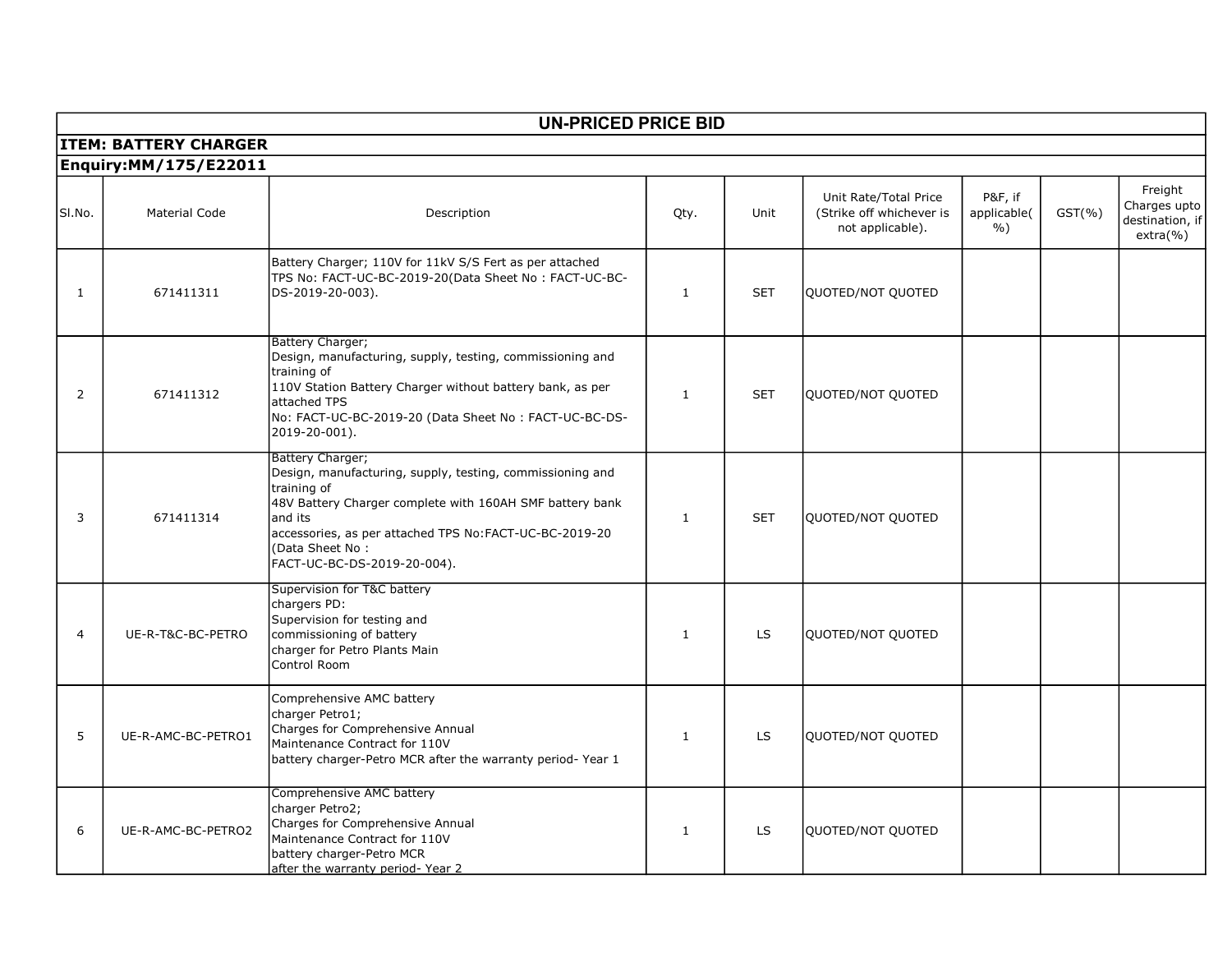| $\overline{7}$ | UE-R-AMC-BC-PETRO3 | Comprehensive AMC battery<br>charger Petro3;<br>Charges for Comprehensive Annual<br>Maintenance Contract for 110V<br>battery charger-Petro MCR<br>after the warranty period-Year 3<br>Supervision for T&C battery | $\mathbf{1}$ | <b>LS</b>  | QUOTED/NOT QUOTED |  |  |
|----------------|--------------------|-------------------------------------------------------------------------------------------------------------------------------------------------------------------------------------------------------------------|--------------|------------|-------------------|--|--|
| 8              | UE-R-T&C-BC-FERT   | chargersFert;<br>Supervision for testing and<br>commissioning of 110 Volts<br>battery charger with battery<br>bank at Fertilizer Plants 11kV<br>Substation                                                        | $\mathbf{1}$ | <b>LS</b>  | QUOTED/NOT QUOTED |  |  |
| 9              | UE-R-T&C-BC-EPABX  | Supervision for T&C<br>batterychargersEPABX;<br>Supervision for testing and<br>commissioning of 48 Volts<br>battery charger with battery<br>bank at Udyogamandal Telephone<br>exchange                            | $\mathbf{1}$ | <b>LS</b>  | QUOTED/NOT QUOTED |  |  |
| 10             | UE-R-BYBK-BC-EPABX | Buyback of 165 AH Ni-Cad<br>battery EPABX;<br>Buyback of old 165AH Ni- Cad<br>battery - 42 numbers of 48V<br>charger at Udyogamandal                                                                              | 1            | <b>SET</b> | QUOTED/NOT QUOTED |  |  |
| 11             | UE-R-BUYBK-BC-FERT | Telephone Exchange.<br>Buyback of 160 AH VRLA battery<br>Fert;<br>Buyback of old 160AH VRLA<br>battery -55 numbers of 110V<br>Station Battery Charger at<br>Fertilizer Plants 11kV<br>Substation                  | $\mathbf{1}$ | <b>SET</b> | QUOTED/NOT QUOTED |  |  |
| 12             | UE-R-AMC-BC-FERT1  | Comprehensive AMC battery<br>charger Fert 1;<br>Charges for Comprehensive Annual<br>Maintenance Contract for 110V<br>battery charger-Fert 11 kV<br>substation after the warranty<br>period-Year 1                 | 1            | <b>LS</b>  | QUOTED/NOT QUOTED |  |  |
| 13             | UE-R-AMC-BC-FERT2  | Comprehensive AMC battery<br>charger Fert 2;<br>Charges for Comprehensive Annual<br>Maintenance Contract for 110V<br>battery charger-Fert 11 kV<br>substation after the warrantyperiod-Year 2                     | $\mathbf{1}$ | <b>LS</b>  | QUOTED/NOT QUOTED |  |  |